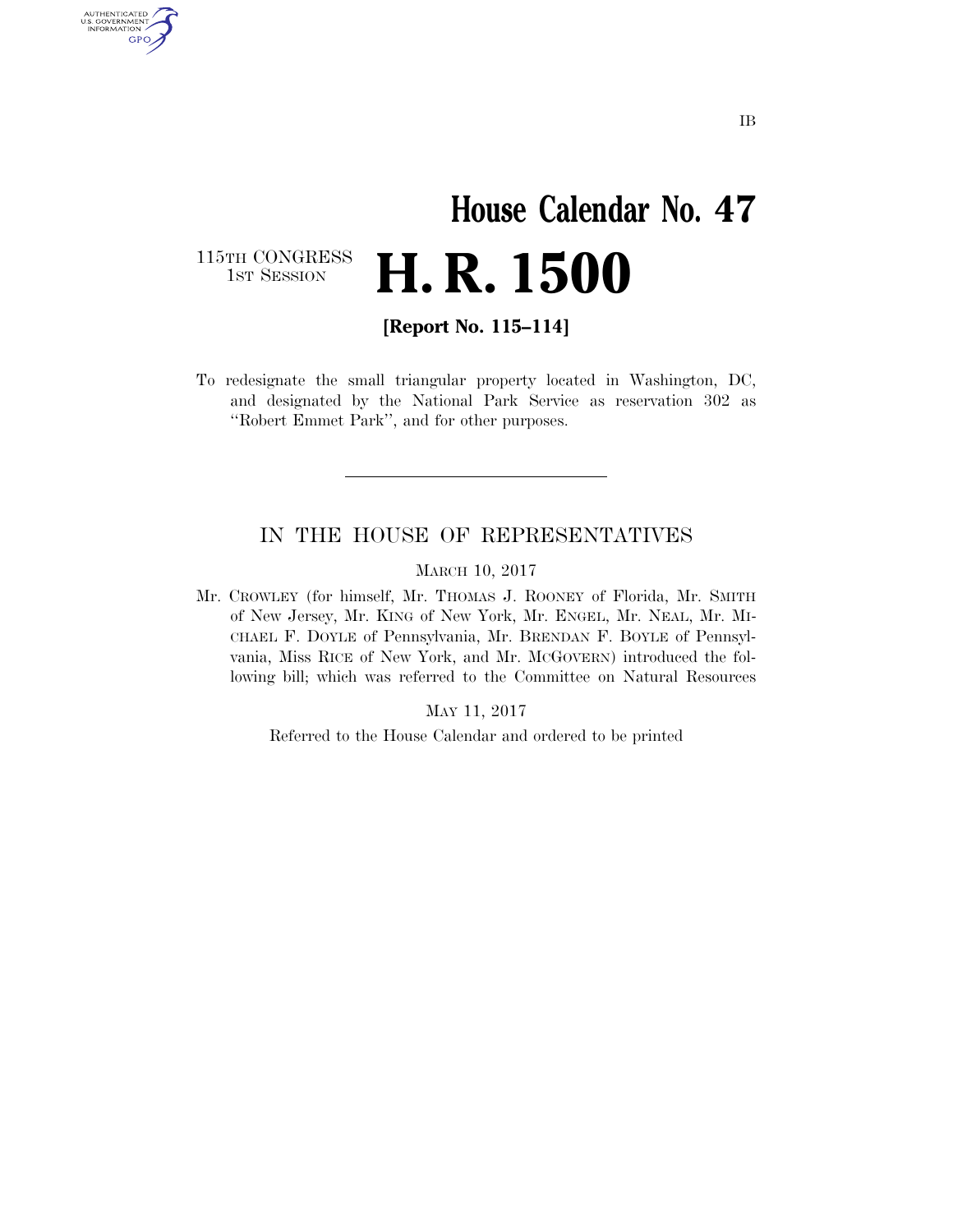## **A BILL**

To redesignate the small triangular property located in Washington, DC, and designated by the National Park Service as reservation 302 as ''Robert Emmet Park'', and for other purposes.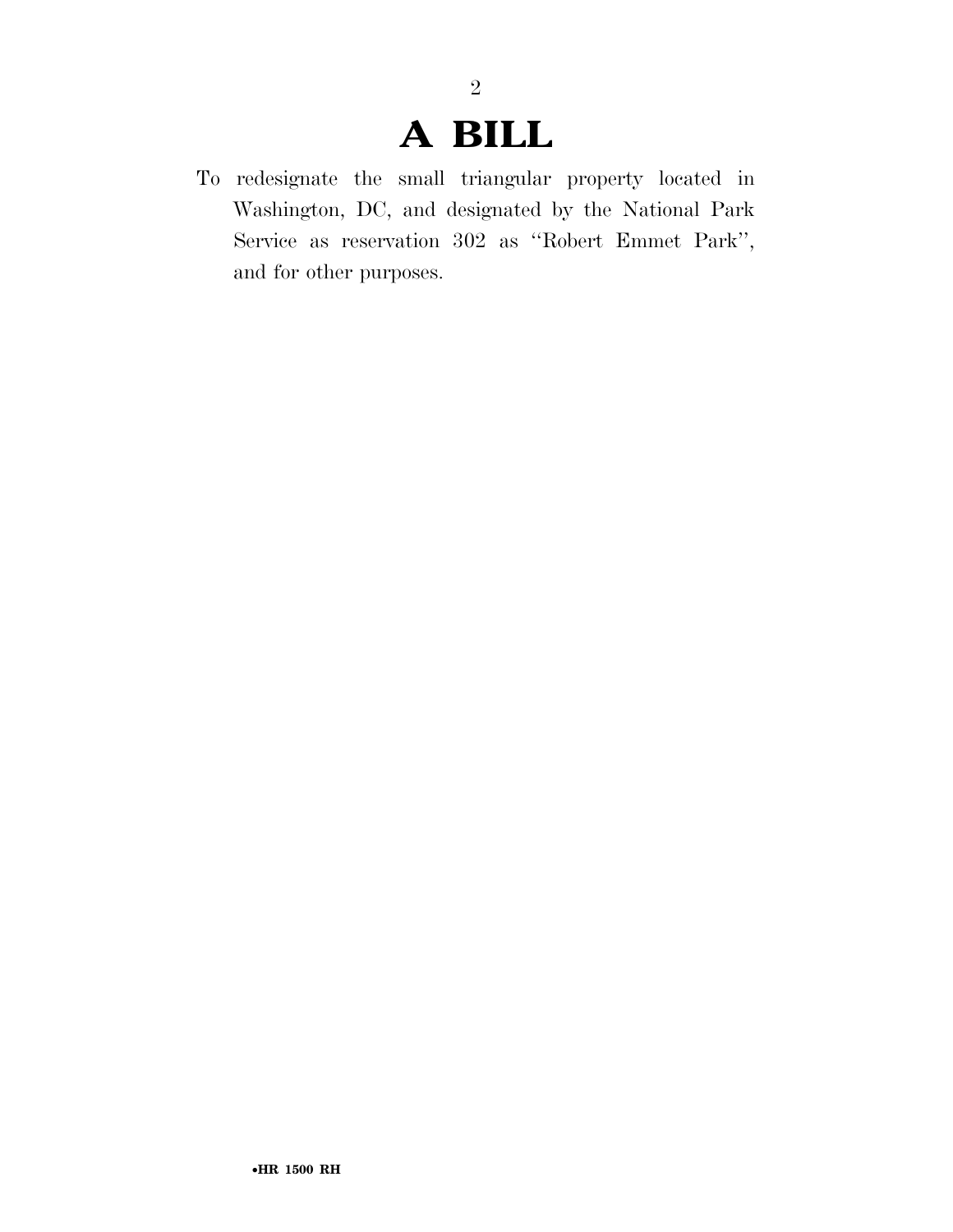*Be it enacted by the Senate and House of Representa-tives of the United States of America in Congress assembled,* 

### **SECTION 1. SHORT TITLE.**

 This Act may be cited as the ''Robert Emmet Park Act of 2017''.

#### **SEC. 2. FINDINGS.**

Congress finds as follows:

 (1) Robert Emmet was one of Ireland's most prominent historical figures, having led an effort to secure Irish independence in 1803.

 (2) Although Emmet's efforts initially failed, they succeeded in inspiring new generations of Irish men and women to struggle for independence.

 (3) For his efforts to gain Irish independence, Emmet was found guilty of treason and sentenced to death by hanging.

 (4) Robert Emmet's ''Speech from the Dock'' motivated many of the efforts that led to an inde- pendent Ireland following 1916's Easter Rising; (Emmet famously said that ''To [Ireland] I sac- rificed every selfish, every lasting sentiment . . . I wished to place her independence beyond the reach of any power of earth . . . to procure for my coun- try the guarantee which Washington procured for America . . . to exalt her to that proud station in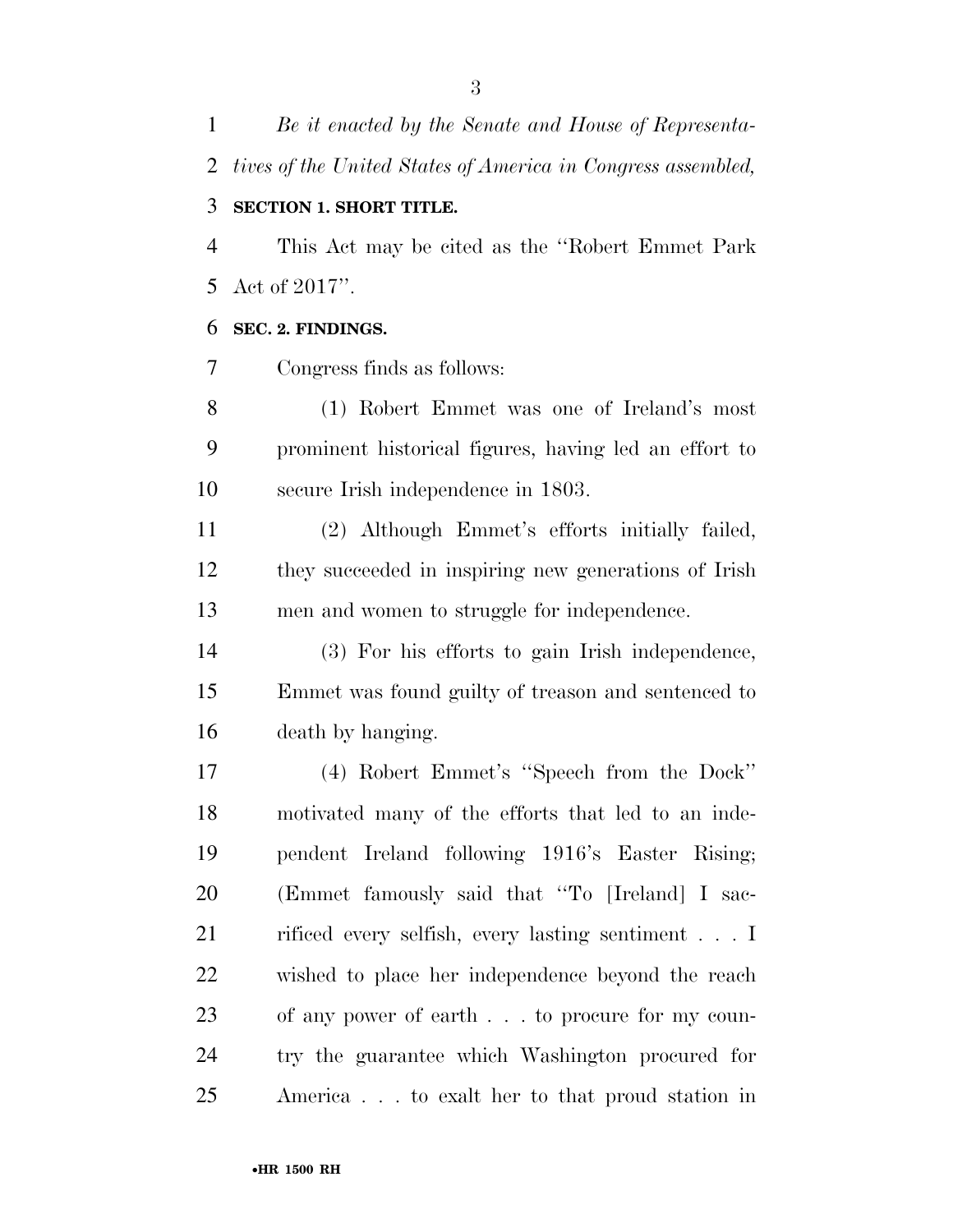| $\mathbf{1}$   | the world."). Emmet was strongly influenced by        |
|----------------|-------------------------------------------------------|
| $\overline{2}$ | American democracy and the American Revolution.       |
| 3              | (5) Emmet had family members similarly ad-            |
| $\overline{4}$ | miring of the United States and dedicated to the      |
| 5              | cause of Irish independence, including his brother    |
| 6              | Thomas Addis Emmet who went on to become a            |
| 7              | prominent Attorney General of New York.               |
| 8              | (6) Emmet has been revered by generations of          |
| 9              | Irish-Americans for his leadership, courage, and sac- |
| 10             | rifice.                                               |
| 11             | $(7)$ Fifty years ago on April 22, 1966, the Rob-     |
| 12             | ert Emmet Statue was dedicated on a small parcel      |
| 13             | of National Park Service land (reservation 302) at    |
| 14             | the corner of 24th Street NW and Massachusetts        |
| 15             | Avenue NW in Washington, DC.                          |
| 16             | (8) Robert Emmet's statue is the central fea-         |
| 17             | ture of reservation 302.                              |
| 18             | (9) Many leading Members of Congress, includ-         |
| 19             | ing Speaker of the House John W. McCormack and        |
| 20             | Senators Everett Dirksen and Mike Mansfield served    |
| 21             | on the Robert Emmet Statue Dedication Committee.      |
| 22             | (10) Other members of that committee and par-         |
| 23             | ticipants in the dedication ceremony included Sec-    |
| 24             | retary of the Interior Stewart Udall, Representative  |
| 25             | Michael Kirwan, Ambassador of Ireland William P.      |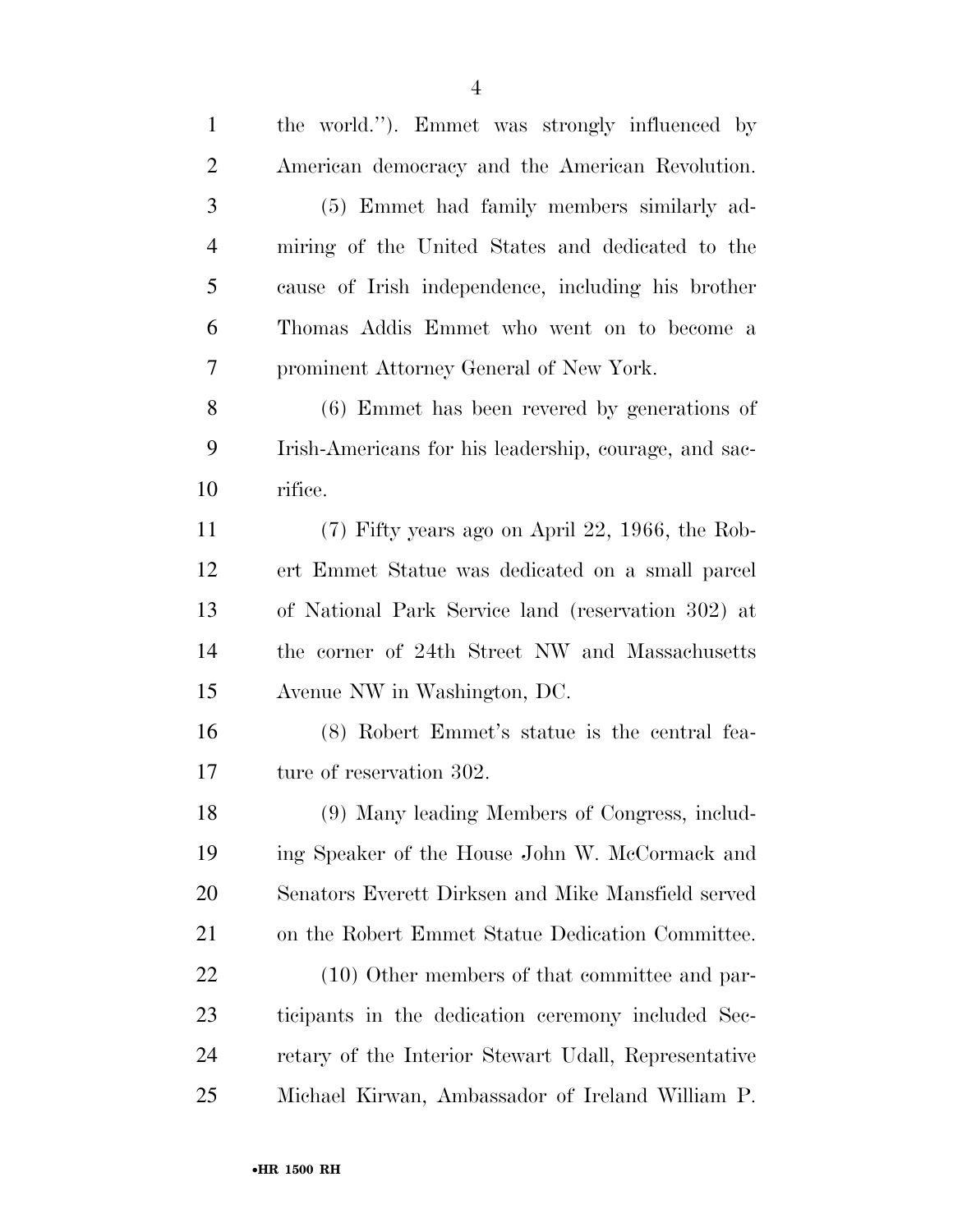Fay, and Rector of St. Matthews Cathedral John K. Cartwright.

#### **SEC. 3. REDESIGNATION OF ROBERT EMMET PARK.**

 (a) REDESIGNATION.—The small triangular property designated by the National Park Service as reservation 302, shall be known as ''Robert Emmet Park''.

 (b) REFERENCE.—Any reference in any law, regula- tion, document, record, map, paper, or other record of the United States to the property referred to in subsection (a) is deemed to be a reference to ''Robert Emmet Park''.

 (c) SIGNAGE.—The Secretary of the Interior may post signs on or near Robert Emmet Park that include one or more of the following:

 (1) Information on Robert Emmet, his con- tribution to Irish Independence, and his respect for the United States and the American Revolution.

 (2) Information on the history of the statue of Robert Emmet located in Robert Emmet Park.